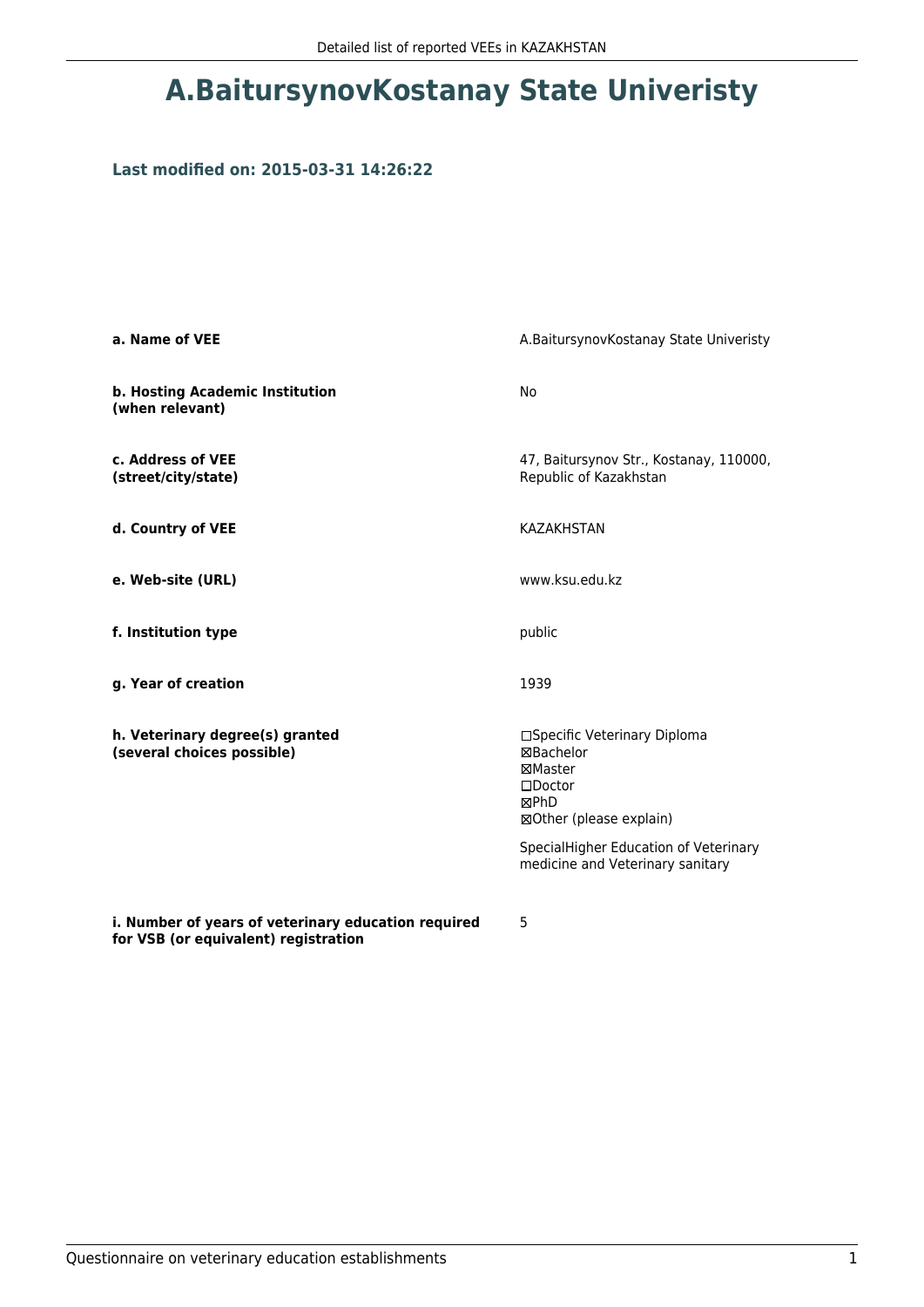#### **j. Average number of veterinary students per class within the establishment**

|                                                                                                   | 1st Year                                                                                                                                                              | $+200$                                                                                                        |
|---------------------------------------------------------------------------------------------------|-----------------------------------------------------------------------------------------------------------------------------------------------------------------------|---------------------------------------------------------------------------------------------------------------|
|                                                                                                   | 2d Year                                                                                                                                                               | $+200$                                                                                                        |
|                                                                                                   | 3d Year                                                                                                                                                               | 151-200                                                                                                       |
|                                                                                                   | 4th Year                                                                                                                                                              | $+200$                                                                                                        |
|                                                                                                   | <b>5th Year</b>                                                                                                                                                       | $+200$                                                                                                        |
|                                                                                                   | 6th Year                                                                                                                                                              |                                                                                                               |
|                                                                                                   | 7th Year                                                                                                                                                              |                                                                                                               |
| k. Average number of veterinary graduates per year<br>from the establishment                      | $+200$                                                                                                                                                                |                                                                                                               |
| I. Minimum education required for admission to the<br>establishment<br>(several choices possible) | □High School University Entrance<br>Qualification<br>□Pre-Veterinary Science Diploma<br>□Pre-Veterinary Science Degree<br>⊠Other specific VEE entrance qualifications |                                                                                                               |
| m. Is there a selection procedure at<br>(several choices possible)                                | ⊠National level<br>$\square$ State level<br>□Establishment level                                                                                                      |                                                                                                               |
| n. National accreditation/certification/approval                                                  | Yes                                                                                                                                                                   |                                                                                                               |
|                                                                                                   | <b>Accrediting agency:</b>                                                                                                                                            |                                                                                                               |
|                                                                                                   | <b>Name of the Agency</b>                                                                                                                                             | <b>NKAOKO</b><br>Independent<br>agency for<br>accreditation<br>and rating of<br>the Republic<br>of Kazakhstan |
|                                                                                                   | <b>Address of the</b><br><b>Agency</b>                                                                                                                                | 010000<br>Republic of<br>Kazakhstan,<br>Astana,<br>Kabanbai<br>batyra av.<br>42-17                            |
|                                                                                                   | <b>Country of the</b><br><b>Agency</b>                                                                                                                                | Kazakhstan                                                                                                    |
|                                                                                                   | Date granted (yyyy-<br>mm-dd)                                                                                                                                         | 2013-11-29                                                                                                    |
|                                                                                                   | <b>Period of validity</b><br>(years)                                                                                                                                  | 5                                                                                                             |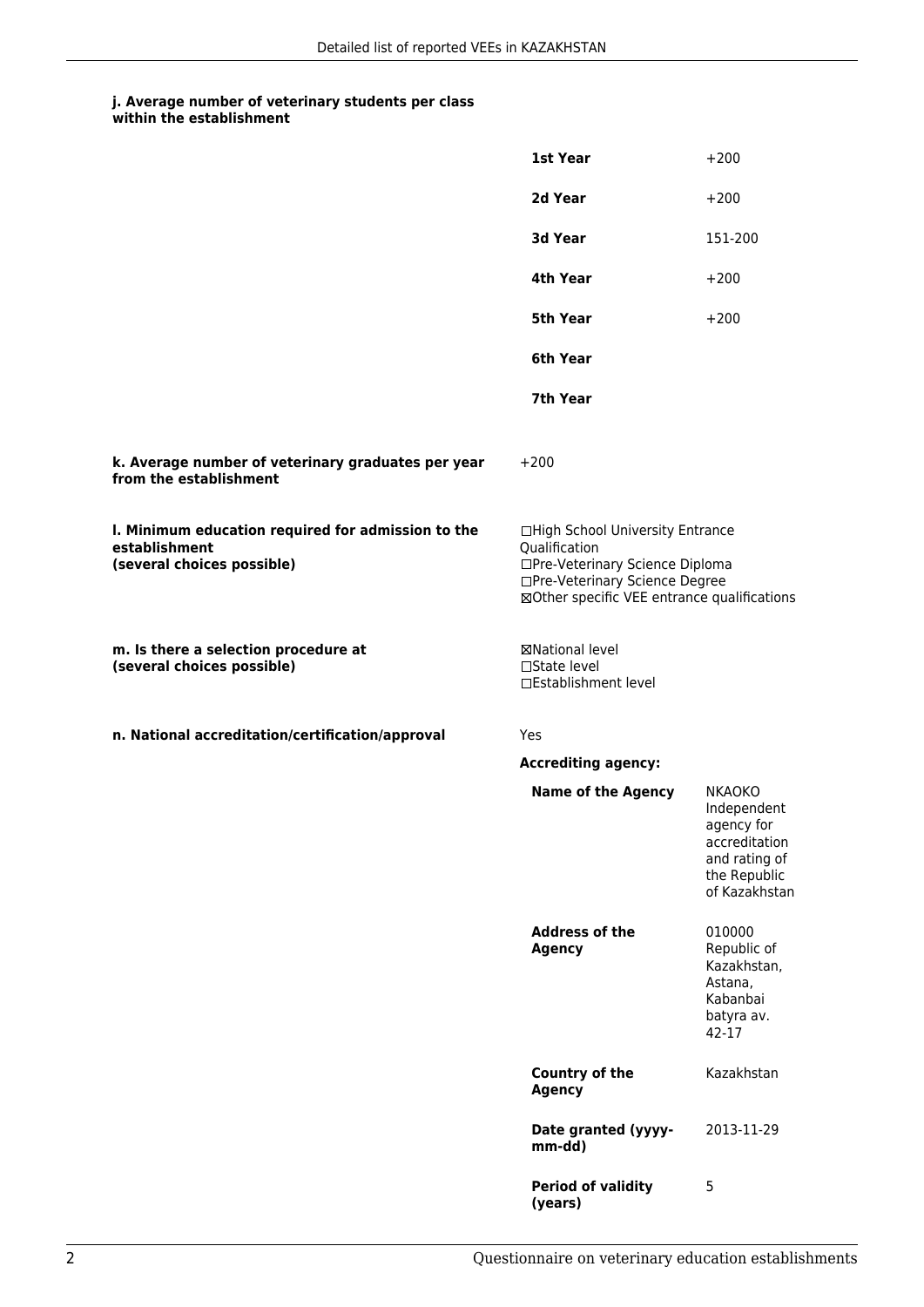**o. Regional accreditation/certification/approval** No

**p. Any form of other international accreditation/certification/approval?**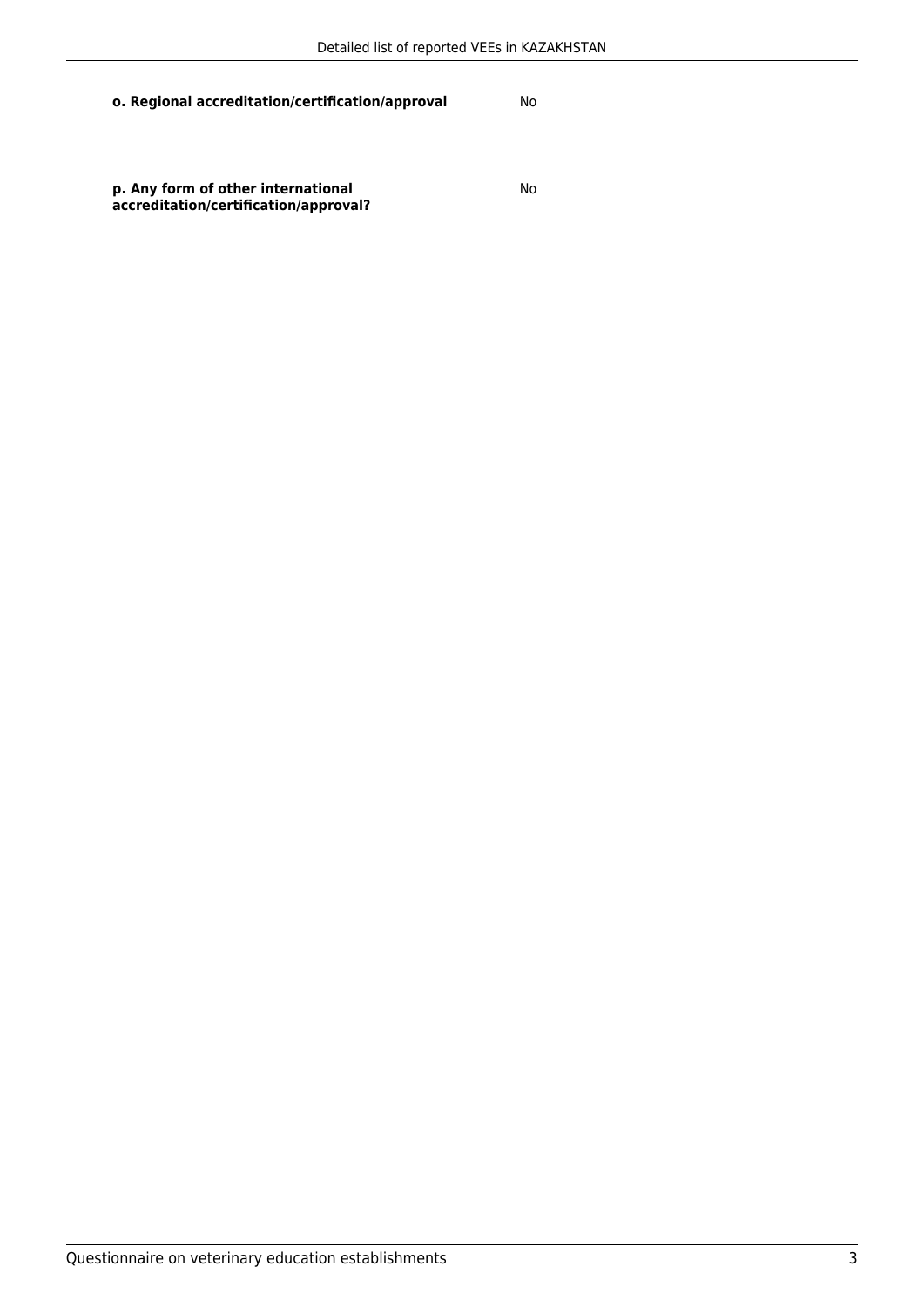# **Kazakh National Agrarian University, Faculty of Veterinary**

**Last modified on: 2015-04-04 18:20:41**

| a. Name of VEE                                                                                                                                                                                                                      | Kazakh National Agrarian University, Faculty<br>of Veterinary                                                                                                                                        |
|-------------------------------------------------------------------------------------------------------------------------------------------------------------------------------------------------------------------------------------|------------------------------------------------------------------------------------------------------------------------------------------------------------------------------------------------------|
| b. Hosting Academic Institution<br>(when relevant)                                                                                                                                                                                  | no                                                                                                                                                                                                   |
| c. Address of VEE<br>(street/city/state)                                                                                                                                                                                            | Republic of Kazakhstan, Almaty, Abayavenue<br>26                                                                                                                                                     |
| d. Country of VEE                                                                                                                                                                                                                   | <b>KAZAKHSTAN</b>                                                                                                                                                                                    |
| e. Web-site (URL)                                                                                                                                                                                                                   | www.kaznau.kz                                                                                                                                                                                        |
| f. Institution type                                                                                                                                                                                                                 | public                                                                                                                                                                                               |
| g. Year of creation                                                                                                                                                                                                                 | 1929                                                                                                                                                                                                 |
| h. Veterinary degree(s) granted<br>(several choices possible)                                                                                                                                                                       | □Specific Veterinary Diploma<br>□Bachelor<br>$\Box$ Master<br>$\square$ Doctor<br>$\Box$ PhD<br>⊠Other (please explain)<br>SpecialHigher Education of Veterinary<br>medicine and Veterinary sanitary |
| <b>For the contract of the contract of the state of the contract of the contract of the state of the state of the state of the state of the state of the state of the state of the state of the state of the state of the state</b> |                                                                                                                                                                                                      |

**i. Number of years of veterinary education required for VSB (or equivalent) registration**

5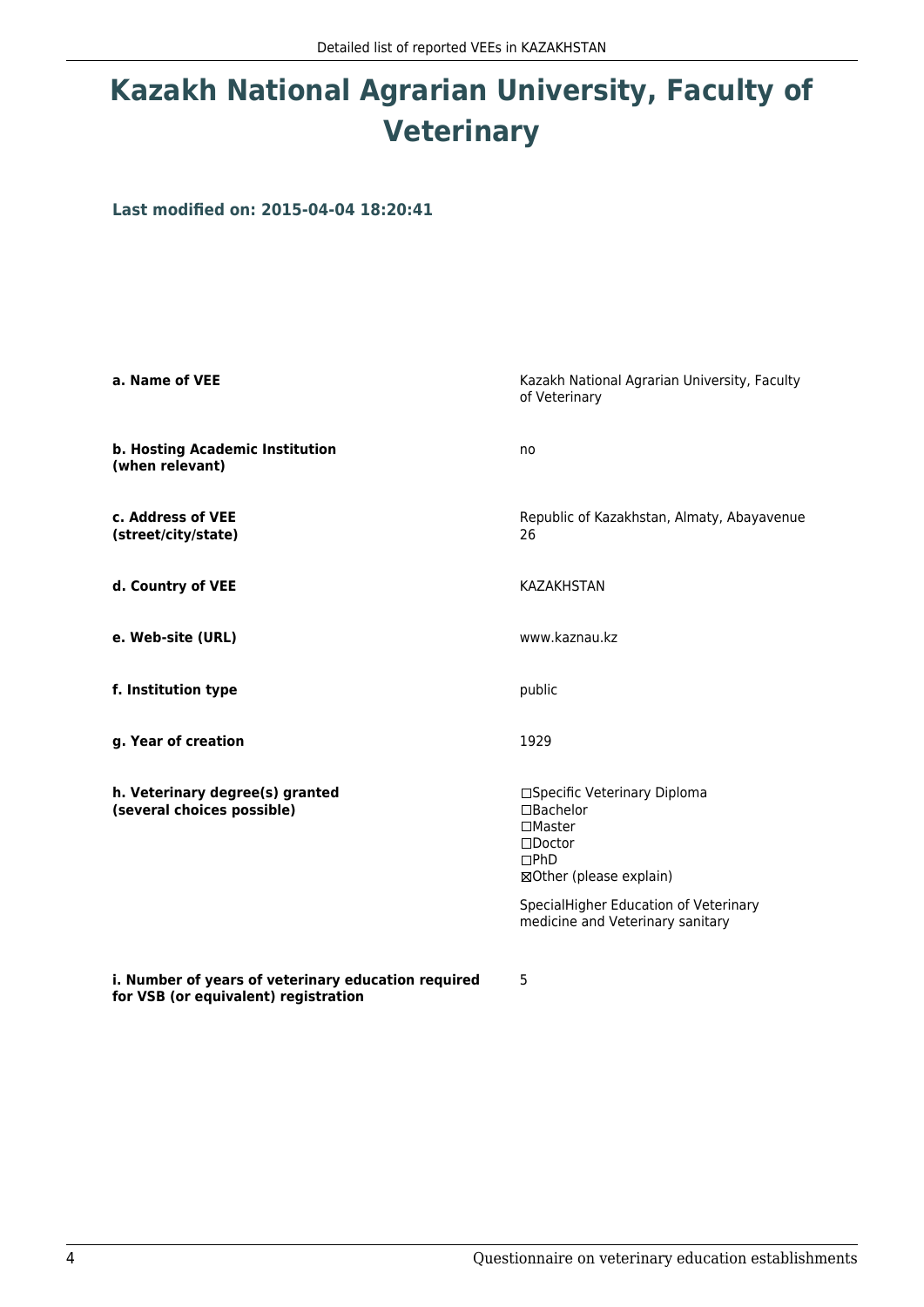|                                                                                                   | 1st Year                                                                                                                                                              | $+200$                                                                                       |
|---------------------------------------------------------------------------------------------------|-----------------------------------------------------------------------------------------------------------------------------------------------------------------------|----------------------------------------------------------------------------------------------|
|                                                                                                   | 2d Year                                                                                                                                                               | $+200$                                                                                       |
|                                                                                                   | 3d Year                                                                                                                                                               | 151-200                                                                                      |
|                                                                                                   | 4th Year                                                                                                                                                              | $+200$                                                                                       |
|                                                                                                   | 5th Year                                                                                                                                                              | $+200$                                                                                       |
|                                                                                                   | 6th Year                                                                                                                                                              |                                                                                              |
|                                                                                                   | 7th Year                                                                                                                                                              |                                                                                              |
| k. Average number of veterinary graduates per year<br>from the establishment                      | $+200$                                                                                                                                                                |                                                                                              |
| I. Minimum education required for admission to the<br>establishment<br>(several choices possible) | □High School University Entrance<br>Qualification<br>□Pre-Veterinary Science Diploma<br>□Pre-Veterinary Science Degree<br>⊠Other specific VEE entrance qualifications |                                                                                              |
| m. Is there a selection procedure at<br>(several choices possible)                                | ⊠National level<br>$\Box$ State level<br>□Establishment level                                                                                                         |                                                                                              |
| n. National accreditation/certification/approval                                                  | Yes                                                                                                                                                                   |                                                                                              |
|                                                                                                   | <b>Accrediting agency:</b>                                                                                                                                            |                                                                                              |
|                                                                                                   | <b>Name of the Agency</b>                                                                                                                                             | Independent<br>agency for<br>accreditation<br>and rating of<br>the Republic<br>of Kazakhstan |
|                                                                                                   | <b>Address of the</b><br><b>Agency</b>                                                                                                                                | 010000<br>Republic of<br>Kazakhstan,<br>Almaty, Abay<br>av. 8                                |
|                                                                                                   | Country of the<br><b>Agency</b>                                                                                                                                       | Kazakhstan                                                                                   |
|                                                                                                   | Date granted (yyyy-<br>mm-dd)                                                                                                                                         | 2014-06-09                                                                                   |
|                                                                                                   | <b>Period of validity</b><br>(years)                                                                                                                                  | 5                                                                                            |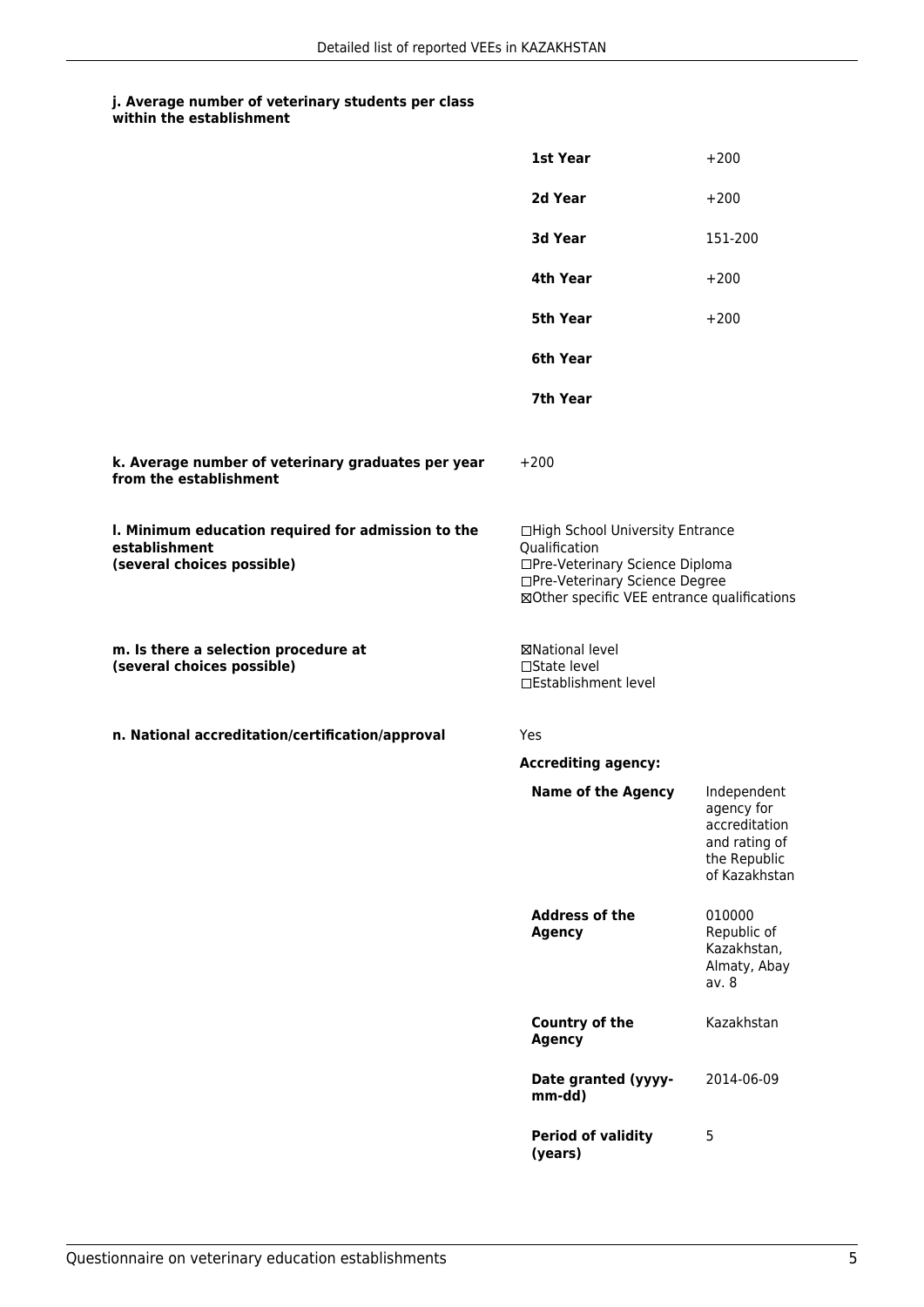#### **o. Regional accreditation/certification/approval** No

**p. Any form of other international accreditation/certification/approval?**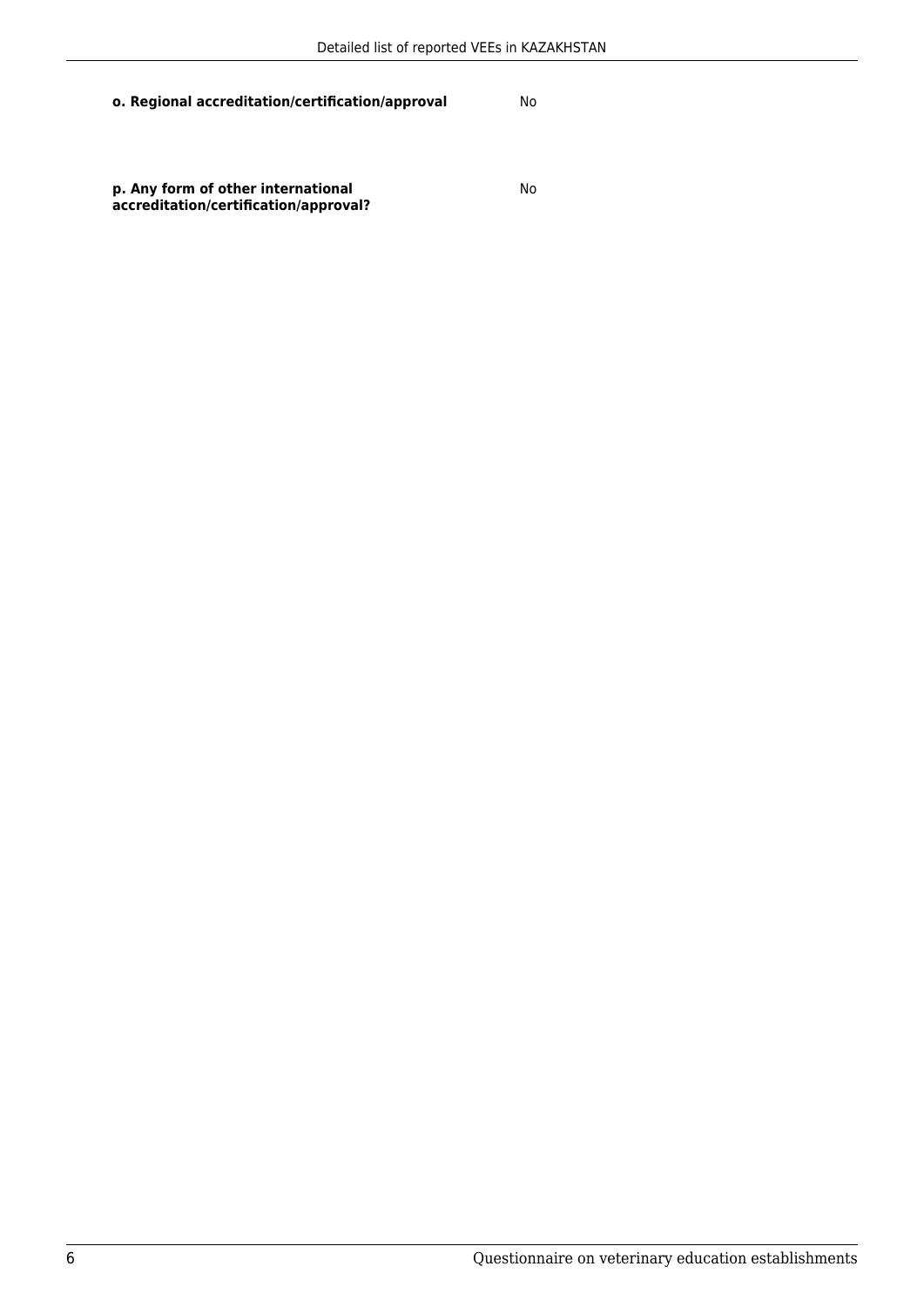# **RSPE "State University named after Shakarim of Semey city**

**Last modified on: 2015-04-04 18:03:57**

| a. Name of VEE                                                | RSPE "State University named after Shakarim<br>of Semey city                                                                |
|---------------------------------------------------------------|-----------------------------------------------------------------------------------------------------------------------------|
| b. Hosting Academic Institution<br>(when relevant)            | no                                                                                                                          |
| c. Address of VEE<br>(street/city/state)                      | 071412, Kazakhstan, Semey Glinky str., 20<br>"А"                                                                            |
| d. Country of VEE                                             | <b>KAZAKHSTAN</b>                                                                                                           |
| e. Web-site (URL)                                             | www.semgu.kz                                                                                                                |
| f. Institution type                                           | public                                                                                                                      |
| g. Year of creation                                           | 1995                                                                                                                        |
| h. Veterinary degree(s) granted<br>(several choices possible) | □Specific Veterinary Diploma<br>$\Box$ Bachelor<br>$\square$ Master<br>⊠Doctor<br>$\square$ PhD<br>□ Other (please explain) |

5

**i. Number of years of veterinary education required for VSB (or equivalent) registration**

Questionnaire on veterinary education establishments 7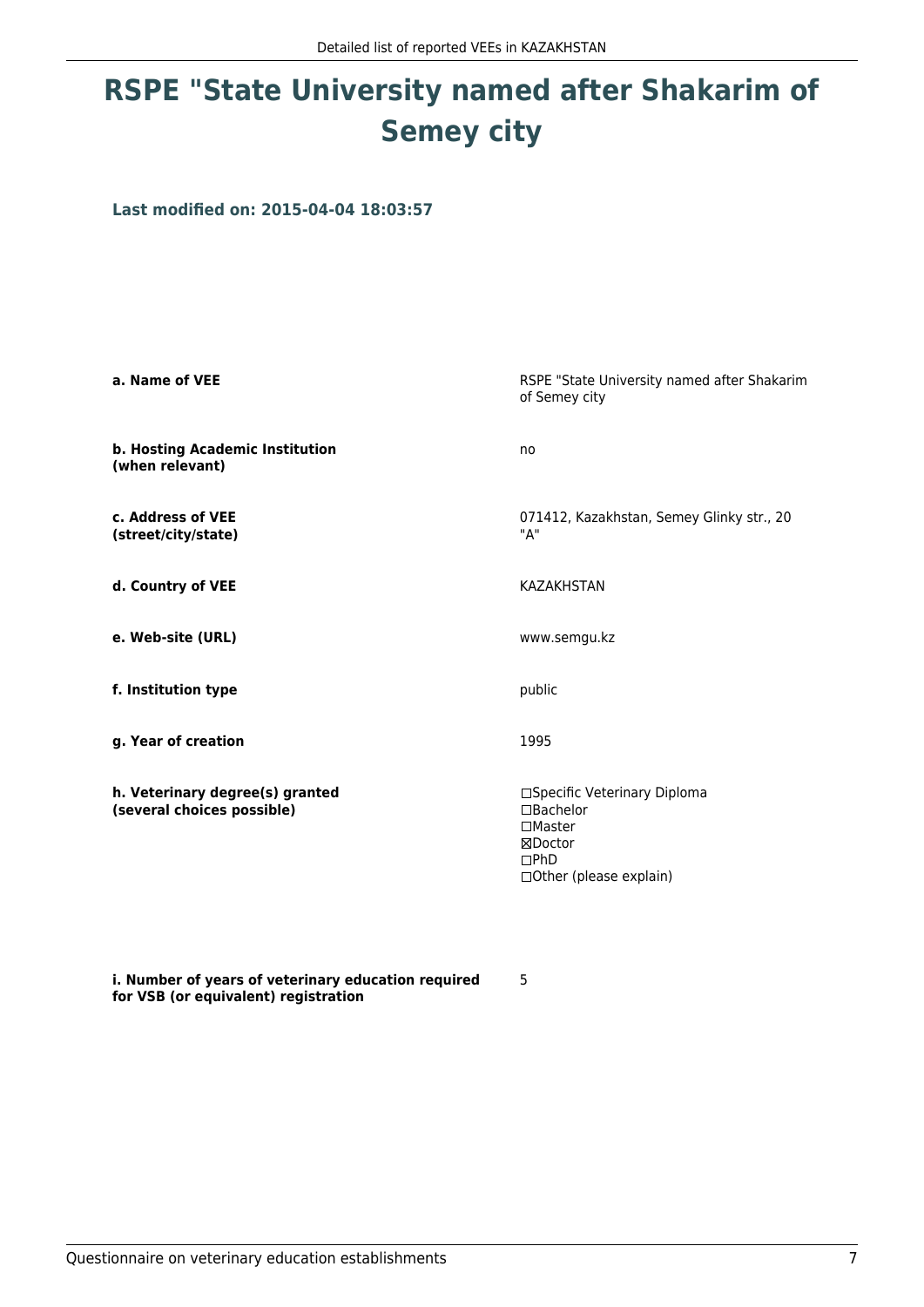#### **j. Average number of veterinary students per class within the establishment**

|                                                                                                   | 1st Year                                                                                                                                                              | 51-100                                                                                       |
|---------------------------------------------------------------------------------------------------|-----------------------------------------------------------------------------------------------------------------------------------------------------------------------|----------------------------------------------------------------------------------------------|
|                                                                                                   | 2d Year                                                                                                                                                               | 51-100                                                                                       |
|                                                                                                   | <b>3d Year</b>                                                                                                                                                        | 51-100                                                                                       |
|                                                                                                   | 4th Year                                                                                                                                                              | 51-100                                                                                       |
|                                                                                                   | 5th Year                                                                                                                                                              | $0 - 50$                                                                                     |
|                                                                                                   | 6th Year                                                                                                                                                              |                                                                                              |
|                                                                                                   | 7th Year                                                                                                                                                              |                                                                                              |
| k. Average number of veterinary graduates per year<br>from the establishment                      | 51-100                                                                                                                                                                |                                                                                              |
| I. Minimum education required for admission to the<br>establishment<br>(several choices possible) | □High School University Entrance<br>Qualification<br>□Pre-Veterinary Science Diploma<br>□Pre-Veterinary Science Degree<br>⊠Other specific VEE entrance qualifications |                                                                                              |
| m. Is there a selection procedure at<br>(several choices possible)                                | ⊠National level<br>$\Box$ State level<br>□Establishment level                                                                                                         |                                                                                              |
| n. National accreditation/certification/approval                                                  | Yes                                                                                                                                                                   |                                                                                              |
|                                                                                                   | <b>Accrediting agency:</b>                                                                                                                                            |                                                                                              |
|                                                                                                   | <b>Name of the Agency</b>                                                                                                                                             | Independent<br>agency for<br>accreditation<br>and rating of<br>the Republic<br>of Kazakhstan |
|                                                                                                   | <b>Address of the</b><br><b>Agency</b>                                                                                                                                | 010000<br>Republic of<br>Kazakhstan,<br>Astana,<br>Kabanbai<br>batyra av.<br>42-17           |
|                                                                                                   | <b>Country of the</b><br><b>Agency</b>                                                                                                                                | Kazakhstan                                                                                   |
|                                                                                                   | Date granted (yyyy-<br>mm-dd)                                                                                                                                         | 2014-11-29                                                                                   |
|                                                                                                   | <b>Period of validity</b><br>(years)                                                                                                                                  | 5                                                                                            |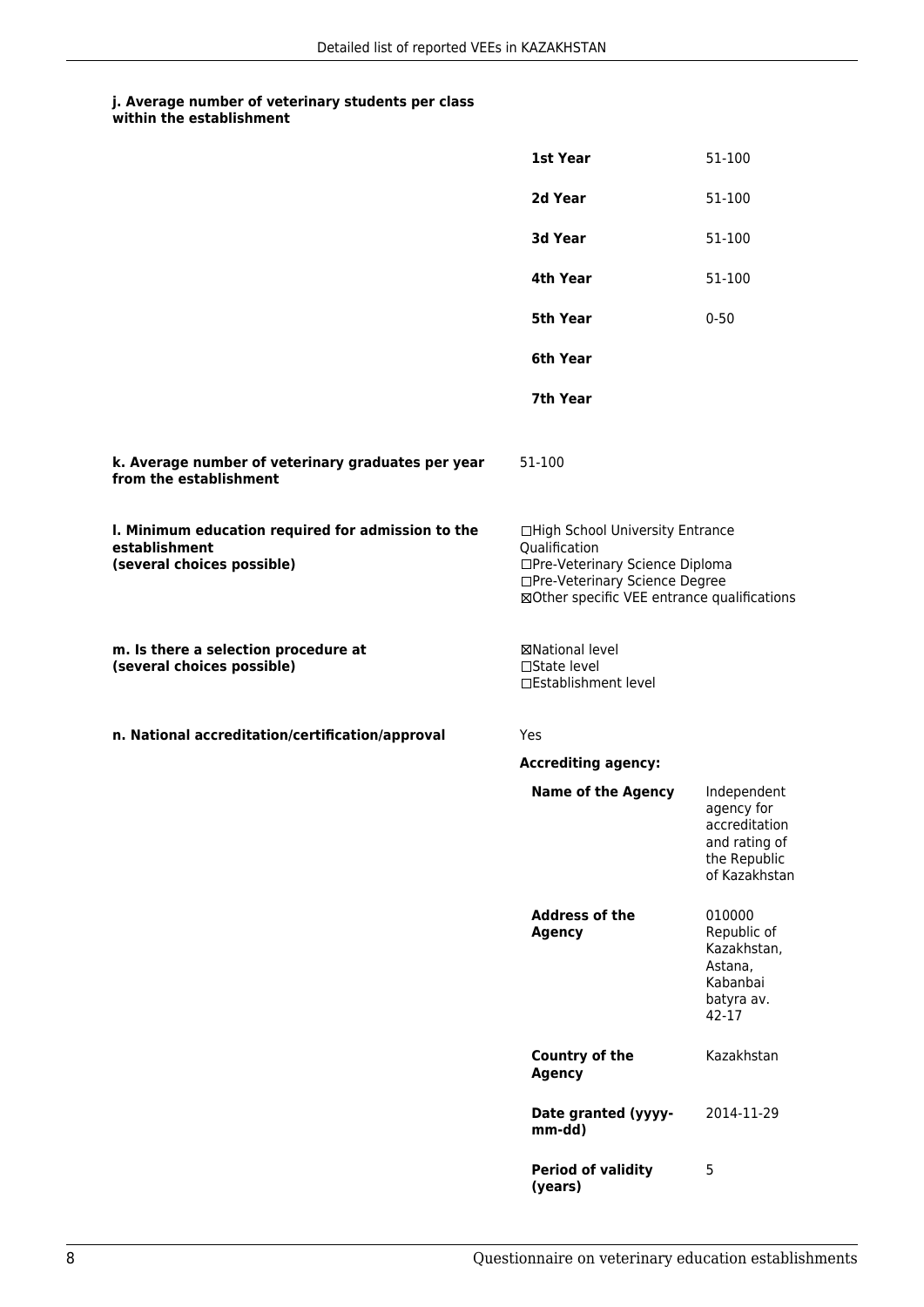**o. Regional accreditation/certification/approval** No

**p. Any form of other international accreditation/certification/approval?**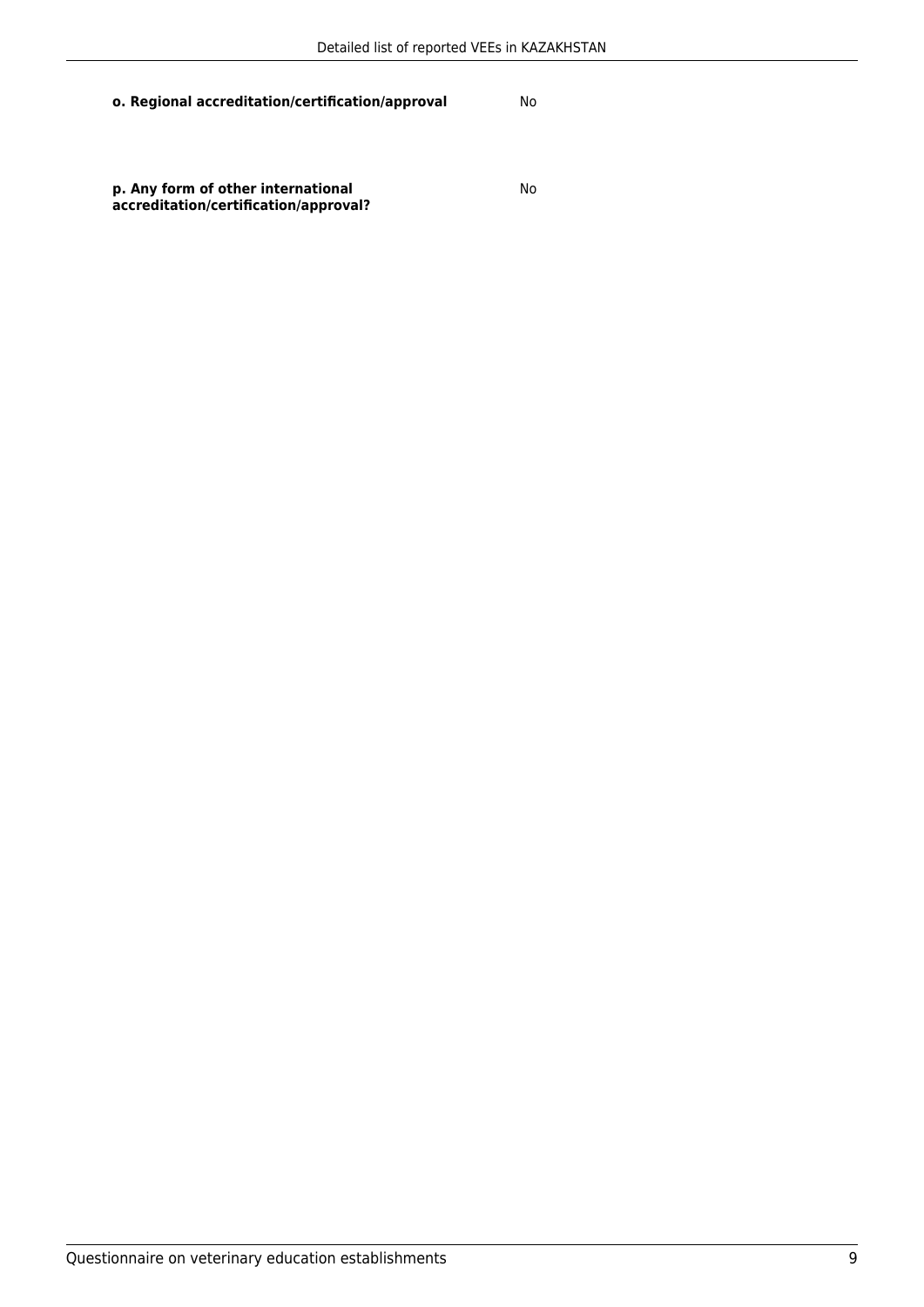## **S.Seifullin Kazakh AgroTechnical University**

#### **Last modified on: 2015-03-30 12:52:24**

| a. Name of VEE                                                                              | S.Seifullin Kazakh AgroTechnical University                                                                                                                 |
|---------------------------------------------------------------------------------------------|-------------------------------------------------------------------------------------------------------------------------------------------------------------|
| b. Hosting Academic Institution<br>(when relevant)                                          | No                                                                                                                                                          |
| c. Address of VEE<br>(street/city/state)                                                    | : Republic of Kazakhstan, Astana, Pobeda<br>avenue 62 and Armandastar street 2B                                                                             |
| d. Country of VEE                                                                           | <b>KAZAKHSTAN</b>                                                                                                                                           |
| e. Web-site (URL)                                                                           | www.kazatu.kz                                                                                                                                               |
| f. Institution type                                                                         | public                                                                                                                                                      |
| g. Year of creation                                                                         | 1957                                                                                                                                                        |
| h. Veterinary degree(s) granted<br>(several choices possible)                               | □Specific Veterinary Diploma<br>□Bachelor<br>$\Box$ Master<br>$\square$ Doctor<br>DPhD<br>⊠Other (please explain)<br>Special Higher Education of Veterinary |
|                                                                                             | medicine and Veterinary sanitary                                                                                                                            |
| i. Number of years of veterinary education required<br>for VSB (or equivalent) registration | 5                                                                                                                                                           |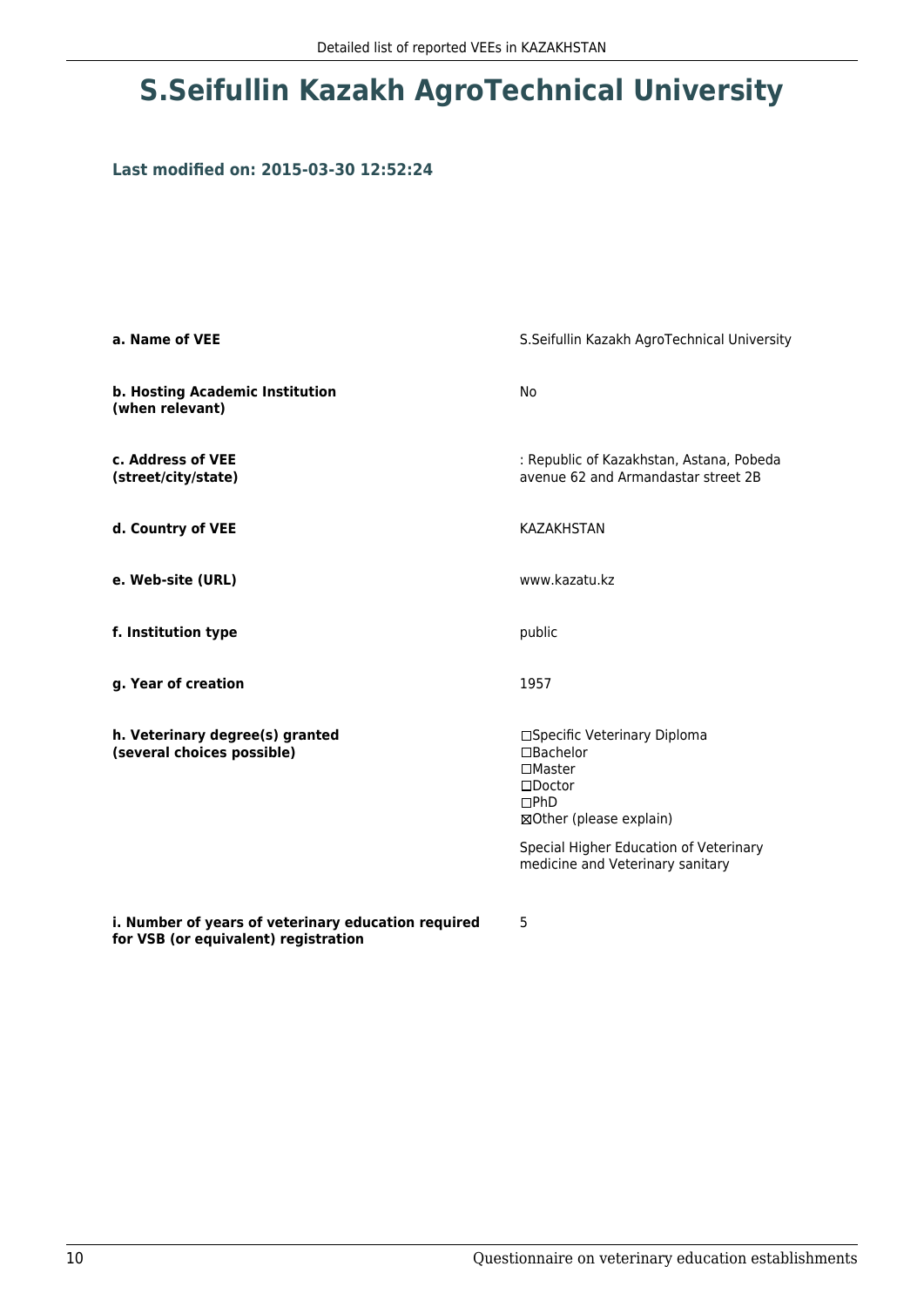| within the establishment |
|--------------------------|
|                          |

|                                                                                                   | 1st Year                                                                                                                                                              | 151-200 |
|---------------------------------------------------------------------------------------------------|-----------------------------------------------------------------------------------------------------------------------------------------------------------------------|---------|
|                                                                                                   | 2d Year                                                                                                                                                               | 151-200 |
|                                                                                                   | 3d Year                                                                                                                                                               | 151-200 |
|                                                                                                   | 4th Year                                                                                                                                                              | 101-150 |
|                                                                                                   | 5th Year                                                                                                                                                              | 51-100  |
|                                                                                                   | 6th Year                                                                                                                                                              |         |
|                                                                                                   | 7th Year                                                                                                                                                              |         |
| k. Average number of veterinary graduates per year<br>from the establishment                      | 51-100                                                                                                                                                                |         |
| I. Minimum education required for admission to the<br>establishment<br>(several choices possible) | ⊠High School University Entrance<br>Qualification<br>□Pre-Veterinary Science Diploma<br>□Pre-Veterinary Science Degree<br>□Other specific VEE entrance qualifications |         |
| m. Is there a selection procedure at<br>(several choices possible)                                | <b>⊠National level</b><br>$\Box$ State level<br>□Establishment level                                                                                                  |         |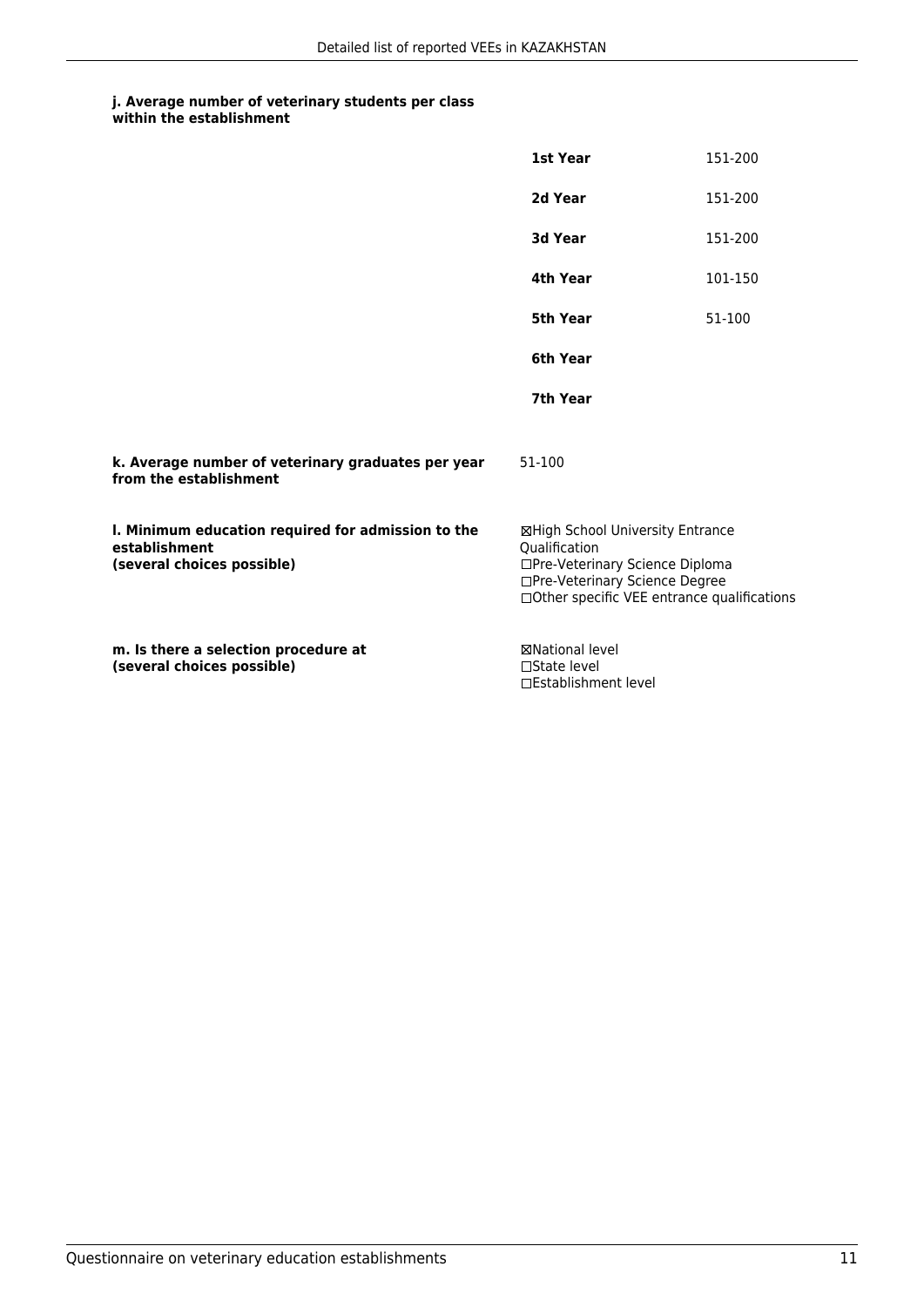| n. National accreditation/certification/approval | Yes                                    |                                                                                                                                     |
|--------------------------------------------------|----------------------------------------|-------------------------------------------------------------------------------------------------------------------------------------|
|                                                  | <b>Accrediting agency:</b>             |                                                                                                                                     |
|                                                  | <b>Name of the Agency</b>              | National<br>Accreditation<br>Centre<br>Independent<br>agency for<br>accreditation<br>and rating of<br>the Republic<br>of Kazakhstan |
|                                                  | <b>Address of the</b><br><b>Agency</b> | 010000<br>Republic of<br>Kazakhstan,<br>Astana,<br>Kabanbai<br>batyra av.<br>$42 - 17$                                              |
|                                                  | <b>Country of the</b><br><b>Agency</b> | Kazakhstan                                                                                                                          |
|                                                  | Date granted (yyyy-<br>mm-dd)          | 2015-02-15                                                                                                                          |
|                                                  | <b>Period of validity</b><br>(years)   | 5                                                                                                                                   |
| o. Regional accreditation/certification/approval | No                                     |                                                                                                                                     |
|                                                  |                                        |                                                                                                                                     |

No

**p. Any form of other international accreditation/certification/approval?**

12 Questionnaire on veterinary education establishments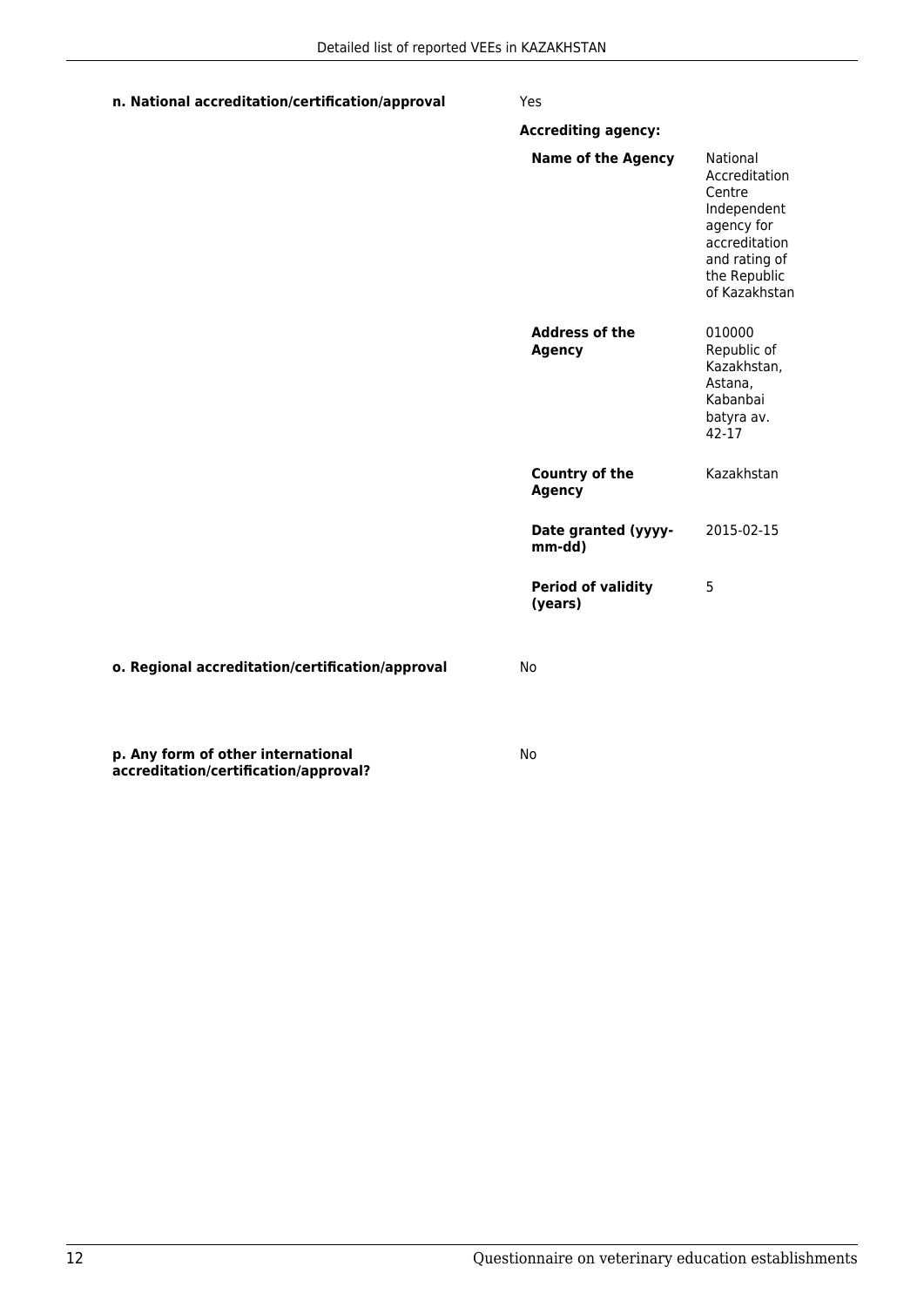## **South-Kazakhstan State University named. M.Auezov**

#### **Last modified on: 2015-03-31 14:36:16**

| a. Name of VEE                                                | South-Kazakhstan State University named.<br>M.Auezov                                                                        |
|---------------------------------------------------------------|-----------------------------------------------------------------------------------------------------------------------------|
| b. Hosting Academic Institution<br>(when relevant)            | No                                                                                                                          |
| c. Address of VEE<br>(street/city/state)                      | South-Kazakhstan oblast, Shymkent city,<br>pr.Taukehana-5                                                                   |
| d. Country of VEE                                             | <b>KAZAKHSTAN</b>                                                                                                           |
| e. Web-site (URL)                                             | www.asu.ukgu                                                                                                                |
| f. Institution type                                           | public                                                                                                                      |
| g. Year of creation                                           | 2003                                                                                                                        |
| h. Veterinary degree(s) granted<br>(several choices possible) | □Specific Veterinary Diploma<br>⊠Bachelor<br>$\Box$ Master<br>$\square$ Doctor<br>$\square$ PhD<br>□ Other (please explain) |

**i. Number of years of veterinary education required for VSB (or equivalent) registration**

5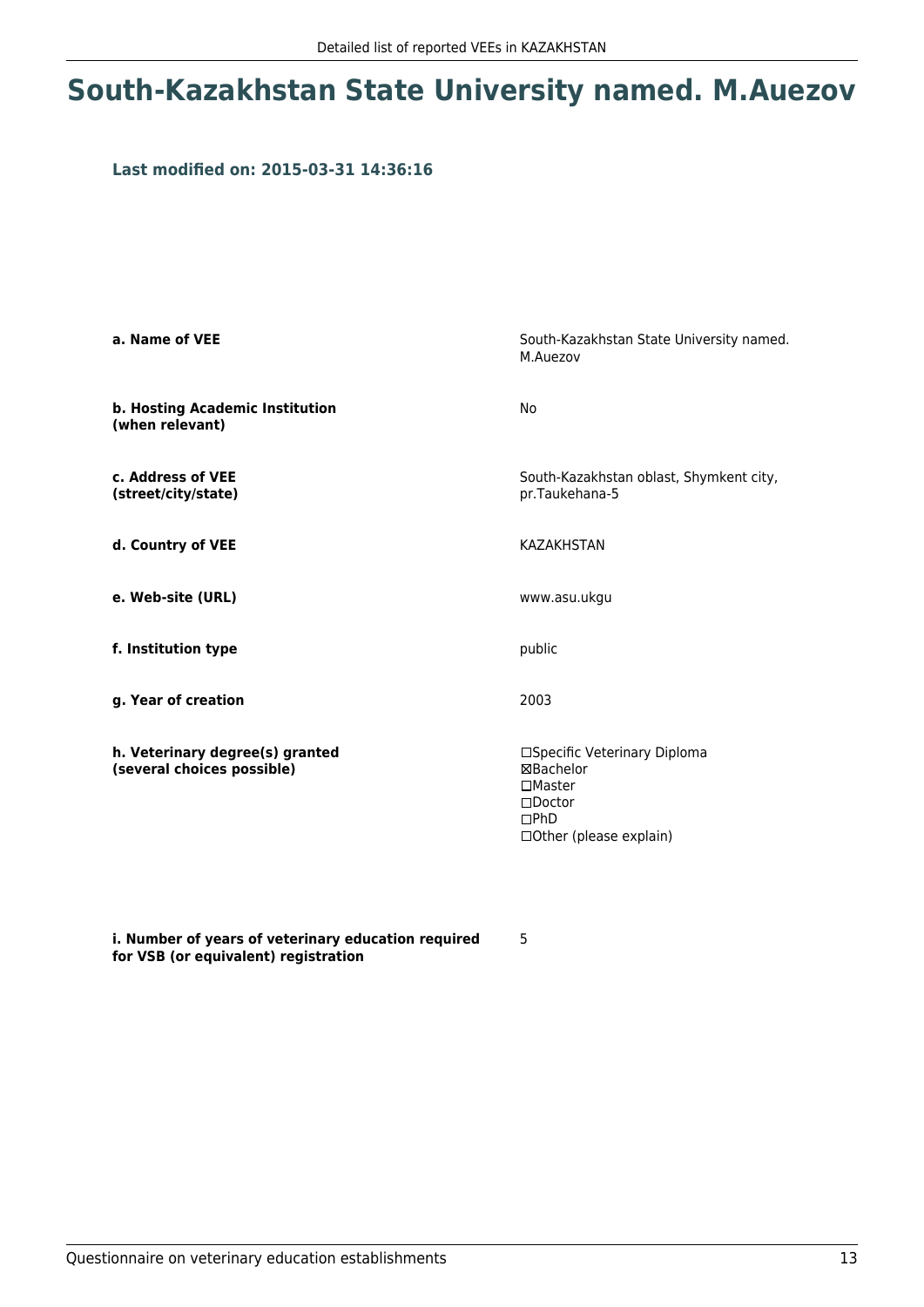|                                                                                                   | 1st Year                                                                                                                                                              | 101-150                                                                            |
|---------------------------------------------------------------------------------------------------|-----------------------------------------------------------------------------------------------------------------------------------------------------------------------|------------------------------------------------------------------------------------|
|                                                                                                   | 2d Year                                                                                                                                                               | 101-150                                                                            |
|                                                                                                   | 3d Year                                                                                                                                                               | 101-150                                                                            |
|                                                                                                   | 4th Year                                                                                                                                                              | 101-150                                                                            |
|                                                                                                   | 5th Year                                                                                                                                                              | 101-150                                                                            |
|                                                                                                   | 6th Year                                                                                                                                                              |                                                                                    |
|                                                                                                   | 7th Year                                                                                                                                                              |                                                                                    |
| k. Average number of veterinary graduates per year<br>from the establishment                      | 51-100                                                                                                                                                                |                                                                                    |
| I. Minimum education required for admission to the<br>establishment<br>(several choices possible) | □High School University Entrance<br>Qualification<br>□Pre-Veterinary Science Diploma<br>□Pre-Veterinary Science Degree<br>⊠Other specific VEE entrance qualifications |                                                                                    |
| m. Is there a selection procedure at<br>(several choices possible)                                | ⊠National level<br>⊠State level<br>⊠Establishment level                                                                                                               |                                                                                    |
| n. National accreditation/certification/approval                                                  | Yes                                                                                                                                                                   |                                                                                    |
|                                                                                                   | <b>Accrediting agency:</b>                                                                                                                                            |                                                                                    |
|                                                                                                   | <b>Name of the Agency</b>                                                                                                                                             | HKAOKO-IQAA                                                                        |
|                                                                                                   | Address of the<br><b>Agency</b>                                                                                                                                       | 010000<br>Republic of<br>Kazakhstan,<br>Astana,<br>Kabanbai<br>batyra av.<br>42-17 |
|                                                                                                   | Country of the<br><b>Agency</b>                                                                                                                                       | Kazakhstan                                                                         |
|                                                                                                   | Date granted (yyyy-<br>mm-dd)                                                                                                                                         | 2014-05-12                                                                         |
|                                                                                                   | <b>Period of validity</b><br>(years)                                                                                                                                  | 5                                                                                  |
| o. Regional accreditation/certification/approval                                                  | No                                                                                                                                                                    |                                                                                    |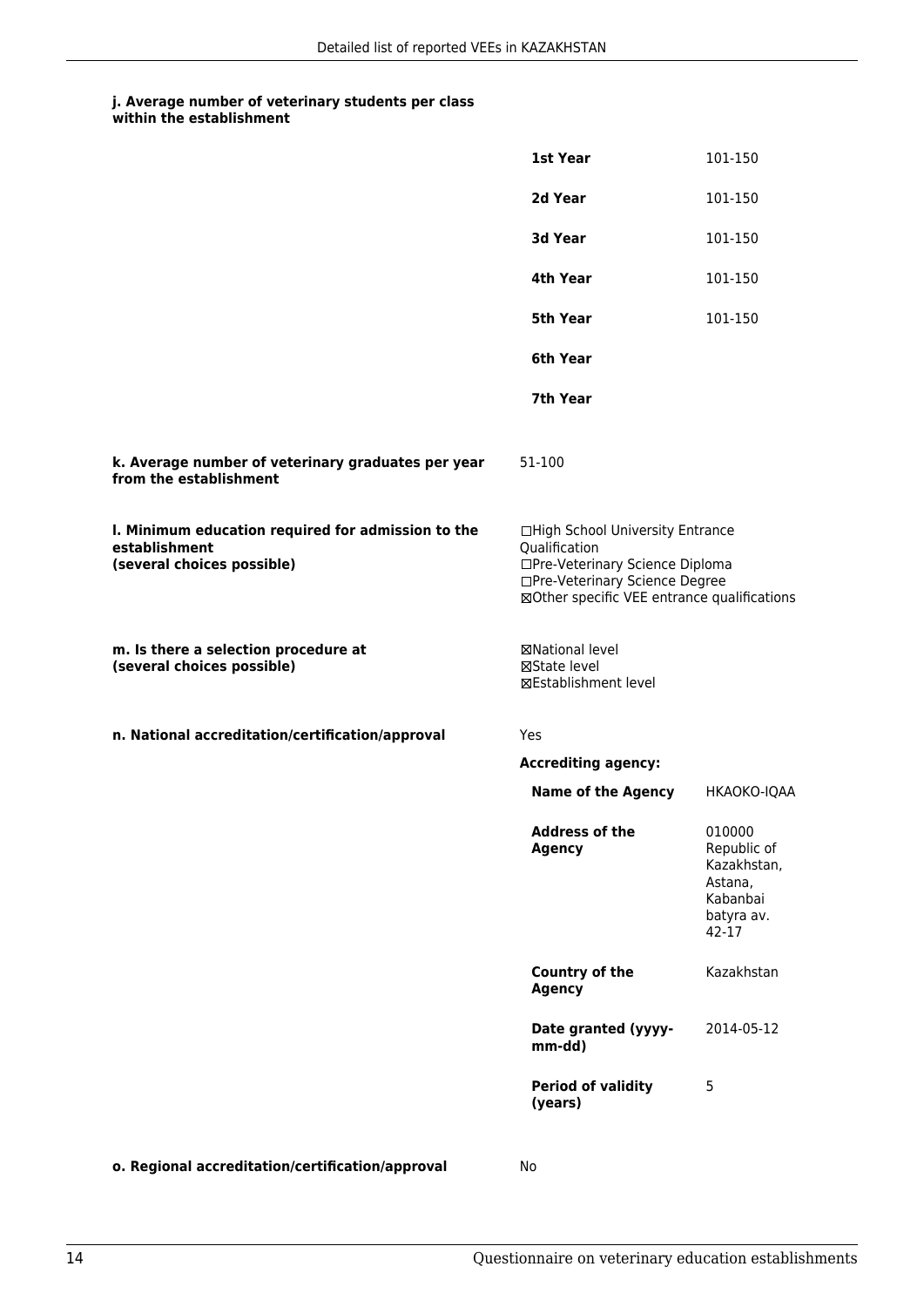**p. Any form of other international accreditation/certification/approval?**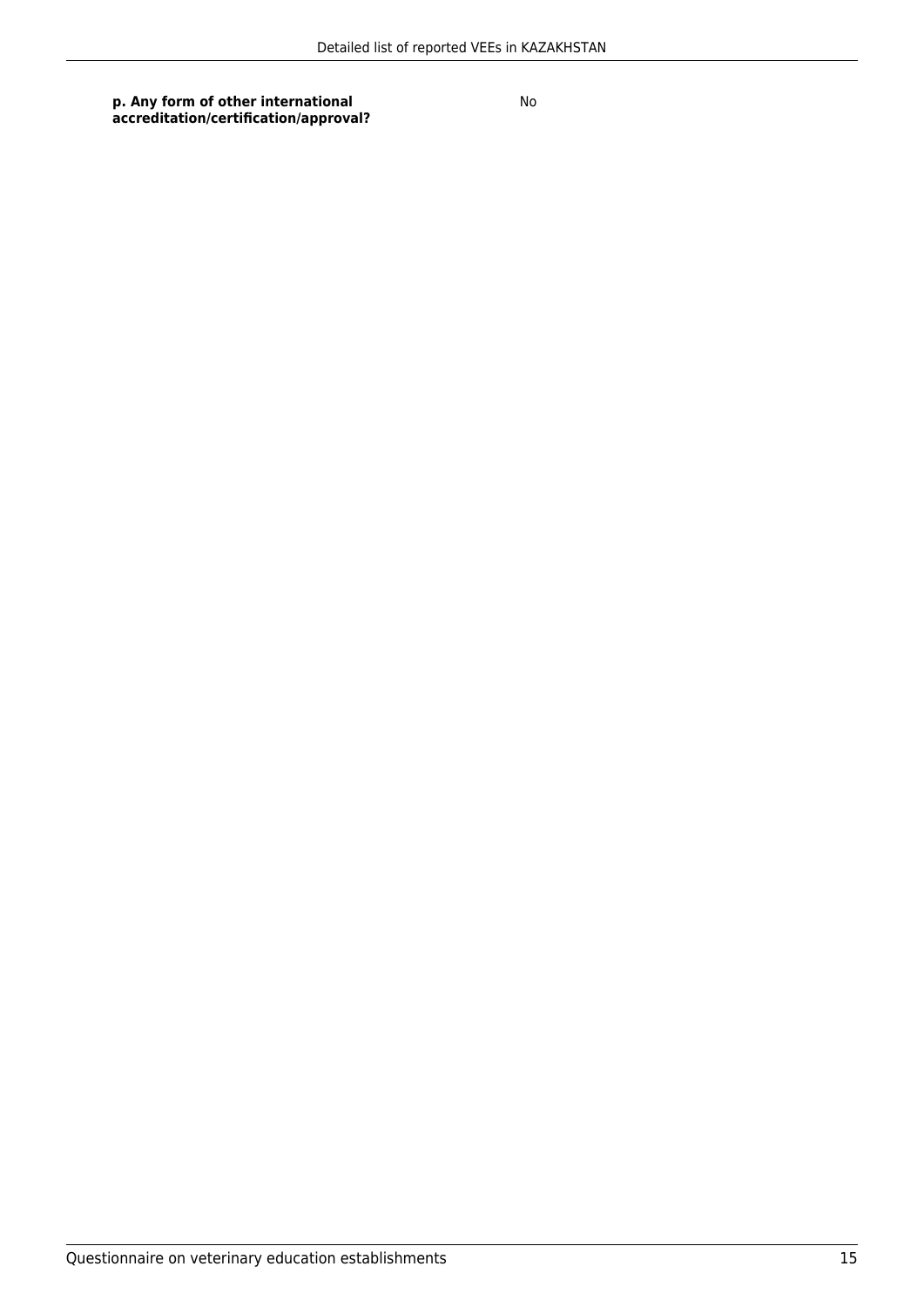# **Zhangir khan West Kazakhstan agrarian-technical university**

**Last modified on: 2015-03-30 12:03:15**

| a. Name of VEE                                                | Zhangir khan West Kazakhstan agrarian-<br>technical university                                                                                                                                        |
|---------------------------------------------------------------|-------------------------------------------------------------------------------------------------------------------------------------------------------------------------------------------------------|
| b. Hosting Academic Institution<br>(when relevant)            | <b>NO</b>                                                                                                                                                                                             |
| c. Address of VEE<br>(street/city/state)                      | Republic of Kazakhstan, Uralsk, Zhangir khan<br>street 51                                                                                                                                             |
| d. Country of VEE                                             | <b>KAZAKHSTAN</b>                                                                                                                                                                                     |
| e. Web-site (URL)                                             | www.wkau.kz                                                                                                                                                                                           |
| f. Institution type                                           | public                                                                                                                                                                                                |
| g. Year of creation                                           | 1963                                                                                                                                                                                                  |
| h. Veterinary degree(s) granted<br>(several choices possible) | □Specific Veterinary Diploma<br>□Bachelor<br>$\Box$ Master<br>$\square$ Doctor<br>$\Box$ PhD<br>⊠Other (please explain)<br>Special Higher Education of Veterinary<br>medicine and Veterinary sanitary |

**i. Number of years of veterinary education required for VSB (or equivalent) registration**

5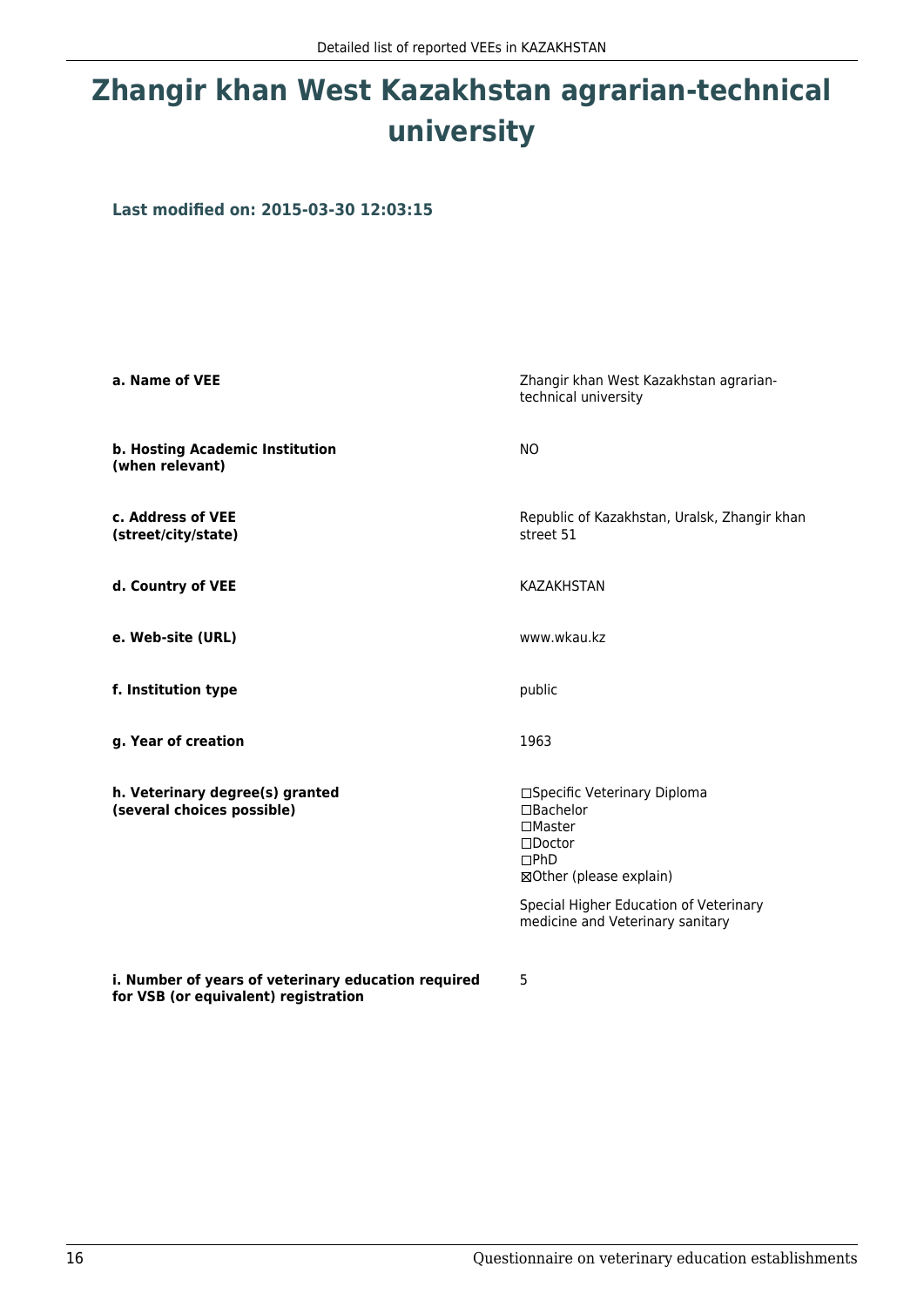| within the establishment |
|--------------------------|
|--------------------------|

|                                                                                                   | 1st Year                                                                                                                                                              | 101-150                                                                                  |
|---------------------------------------------------------------------------------------------------|-----------------------------------------------------------------------------------------------------------------------------------------------------------------------|------------------------------------------------------------------------------------------|
|                                                                                                   | 2d Year                                                                                                                                                               | 101-150                                                                                  |
|                                                                                                   | 3d Year                                                                                                                                                               | 101-150                                                                                  |
|                                                                                                   | 4th Year                                                                                                                                                              | 101-150                                                                                  |
|                                                                                                   | 5th Year                                                                                                                                                              | 101-150                                                                                  |
|                                                                                                   | 6th Year                                                                                                                                                              |                                                                                          |
|                                                                                                   | 7th Year                                                                                                                                                              |                                                                                          |
| k. Average number of veterinary graduates per year<br>from the establishment                      | 101-150                                                                                                                                                               |                                                                                          |
| I. Minimum education required for admission to the<br>establishment<br>(several choices possible) | □High School University Entrance<br>Qualification<br>□Pre-Veterinary Science Diploma<br>□Pre-Veterinary Science Degree<br>⊠Other specific VEE entrance qualifications |                                                                                          |
| m. Is there a selection procedure at<br>(several choices possible)                                | ⊠National level<br>□State level<br>□Establishment level                                                                                                               |                                                                                          |
| n. National accreditation/certification/approval                                                  | Yes                                                                                                                                                                   |                                                                                          |
|                                                                                                   | <b>Accrediting agency:</b>                                                                                                                                            |                                                                                          |
|                                                                                                   | <b>Name of the Agency</b>                                                                                                                                             | Independent<br>Kazakhstan<br>Quality<br>Assurance<br>Agency for<br>Education<br>(IQAA)   |
|                                                                                                   | <b>Address of the</b><br><b>Agency</b>                                                                                                                                | The Republic<br>of Kazakhstan,<br>010000,<br>Astana,<br>Dostyk Street,<br>20, office 801 |
|                                                                                                   | <b>Country of the</b><br><b>Agency</b>                                                                                                                                | Kazakhstan                                                                               |
|                                                                                                   | Date granted (yyyy-<br>mm-dd)                                                                                                                                         | 2014-06-09                                                                               |
|                                                                                                   | <b>Period of validity</b><br>(years)                                                                                                                                  | 5                                                                                        |